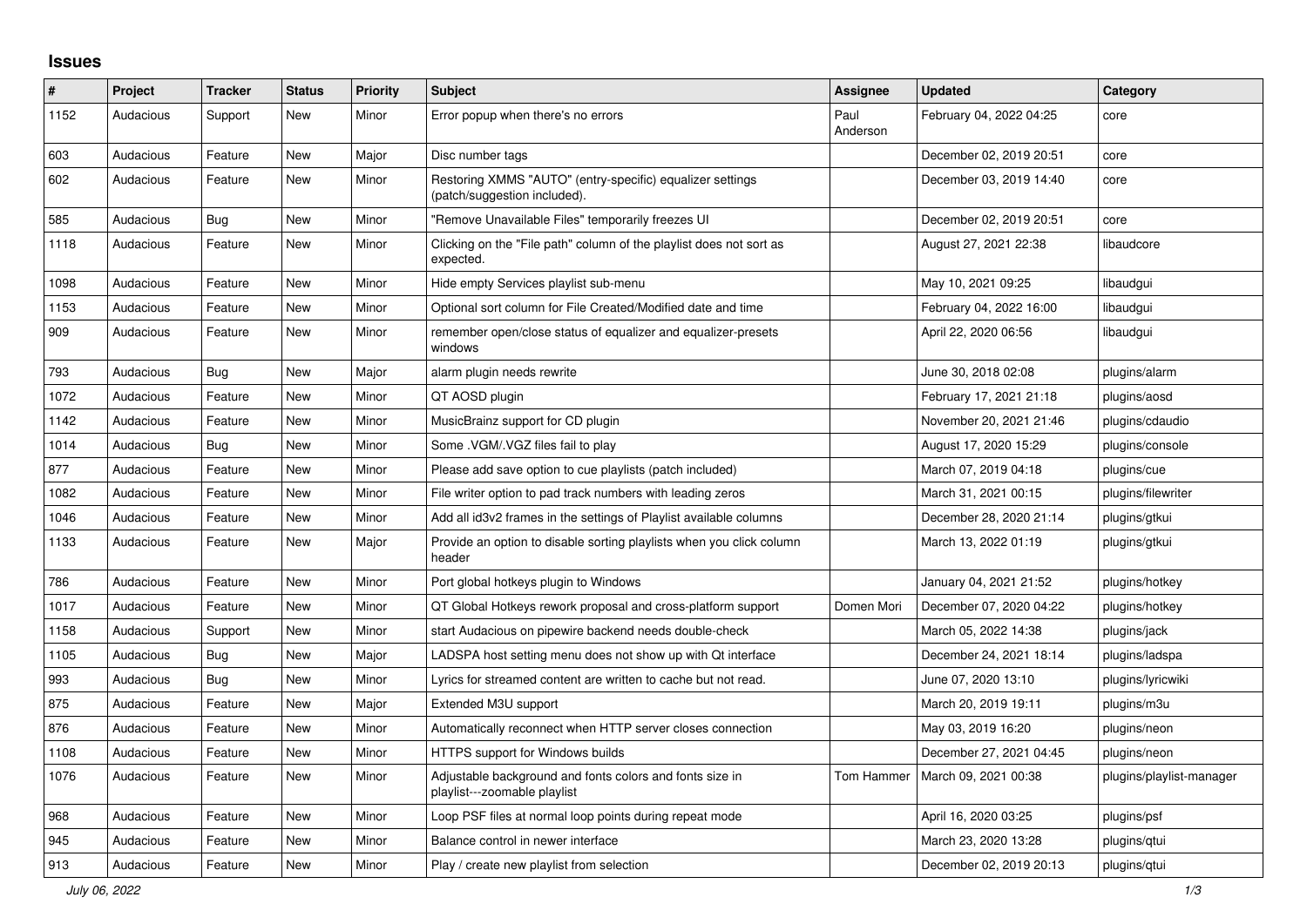| #    | Project   | <b>Tracker</b> | <b>Status</b> | <b>Priority</b> | <b>Subject</b>                                                                                                                            | <b>Assignee</b> | <b>Updated</b>           | Category            |
|------|-----------|----------------|---------------|-----------------|-------------------------------------------------------------------------------------------------------------------------------------------|-----------------|--------------------------|---------------------|
| 429  | Audacious | Feature        | <b>New</b>    | Minor           | Please enable scrobbling to libre.fm in Scrobbler 2.0                                                                                     |                 | September 02, 2019 10:35 | plugins/scrobbler2  |
| 1106 | Audacious | <b>Bug</b>     | New           | Minor           | Could not communicate with last.fm: Error in the HTTP2 framing layer.                                                                     |                 | June 15, 2021 21:30      | plugins/scrobbler2  |
| 943  | Audacious | Feature        | New           | Minor           | Being able to add several folders to the library, and arrange that<br>Audacious recognizes symlinks                                       |                 | March 23, 2020 15:41     | plugins/search tool |
| 1088 | Audacious | Feature        | <b>New</b>    | Minor           | plugin: status icon: ADD option to select tray mouse Middle Click action                                                                  |                 | April 11, 2021 12:05     | plugins/statusicon  |
| 969  | Audacious | Feature        | New           | Minor           | streamtuner plugin: Please add column-sortability, or at least sort<br>alphabetically by 1st column                                       |                 | June 16, 2020 09:54      | plugins/streamtuner |
| 975  | Audacious | Bug            | New           | Minor           | Segfault/leak on exit with streamtuner enabled                                                                                            | Ariadne Conill  | May 01, 2020 00:17       | plugins/streamtuner |
| 1101 | Audacious | Feature        | New           | Major           | Please add media shortcut keys for Windows 10                                                                                             |                 | December 03, 2021 16:31  | win32               |
| 859  | Audacious | <b>Bug</b>     | New           | Minor           | .wsz skins cannot be used on Windows                                                                                                      |                 | January 01, 2020 02:48   | win32               |
| 1145 | Audacious | Support        | New           | Minor           | I started to code, I need m-tags support for audacious to tag files<br>witthout tags, and all I need is a (link to a) good documentation* |                 | February 25, 2022 05:01  |                     |
| 1154 | Audacious | Support        | New           | Minor           | Playlist column Headers                                                                                                                   |                 | March 06, 2022 16:06     |                     |
| 1164 | Audacious | Support        | New           | Minor           | Wheel mouse on tray icon do not change volume / context windows do<br>not appear (with cover)                                             |                 | March 19, 2022 13:17     |                     |
| 1161 | Audacious | Support        | New           | Major           | Wrong language                                                                                                                            |                 | March 16, 2022 17:46     |                     |
| 998  | Audacious | Feature        | New           | Trivial         | aacgain in aac / r128 in opus                                                                                                             |                 | June 01, 2021 10:44      |                     |
| 1119 | Audacious | Feature        | New           | Minor           | ADD ability to silence internet radio timeout Error dialog popup                                                                          |                 | July 31, 2021 18:36      |                     |
| 995  | Audacious | Feature        | <b>New</b>    | Minor           | Add star rating to songs                                                                                                                  |                 | June 16, 2020 09:56      |                     |
| 899  | Audacious | Feature        | New           | Minor           | Album art (cover) as an additional columun in Qt version                                                                                  |                 | August 28, 2019 10:20    |                     |
| 1058 | Audacious | Feature        | New           | Minor           | Allow changing the language/locale in settings                                                                                            |                 | January 30, 2021 18:11   |                     |
| 1066 | Audacious | Feature        | New           | Minor           | Allow Equalizer window to be resized.                                                                                                     |                 | February 11, 2021 10:05  |                     |
| 1121 | Audacious | Feature        | New           | Minor           | Allow for easy searching through music for data with diacritics                                                                           |                 | August 05, 2021 08:06    |                     |
| 1091 | Audacious | Feature        | New           | Minor           | Built-in lyrics support                                                                                                                   |                 | April 28, 2021 18:24     |                     |
| 1096 | Audacious | Feature        | New           | Minor           | Calculate and show selection stats in the status bar                                                                                      |                 | May 10, 2021 03:06       |                     |
| 987  | Audacious | Feature        | <b>New</b>    | Minor           | Closing of Search Library tool by same method as opening it                                                                               |                 | May 13, 2020 00:15       |                     |
| 883  | Audacious | Feature        | New           | Minor           | Consider adding USF plugin                                                                                                                |                 | April 07, 2021 01:00     |                     |
| 882  | Audacious | Feature        | New           | Minor           | Consider adding vgmstream plugin                                                                                                          |                 | April 07, 2021 00:47     |                     |
| 889  | Audacious | Feature        | New           | Minor           | Crossfade settings: is it possible to increase the upper limit?                                                                           |                 | May 18, 2019 20:49       |                     |
| 1095 | Audacious | Feature        | New           | Minor           | Ctrl $+$ Z / R to undo / redo changes to playlist                                                                                         |                 | May 07, 2021 18:42       |                     |
| 864  | Audacious | Feature        | New           | Minor           | Drag/drop songs into playlists displayed in the Playlist Manager                                                                          |                 | October 29, 2019 02:14   |                     |
| 955  | Audacious | Feature        | New           | Minor           | Enqueue option                                                                                                                            |                 | April 09, 2020 03:54     |                     |
| 1067 | Audacious | Feature        | New           | Minor           | Equalizer adjustments are coarse.                                                                                                         |                 | February 11, 2021 10:09  |                     |
| 1116 | Audacious | Feature        | New           | Minor           | feature request: miniview mode with QT or GTK interace                                                                                    |                 | February 08, 2022 06:53  |                     |